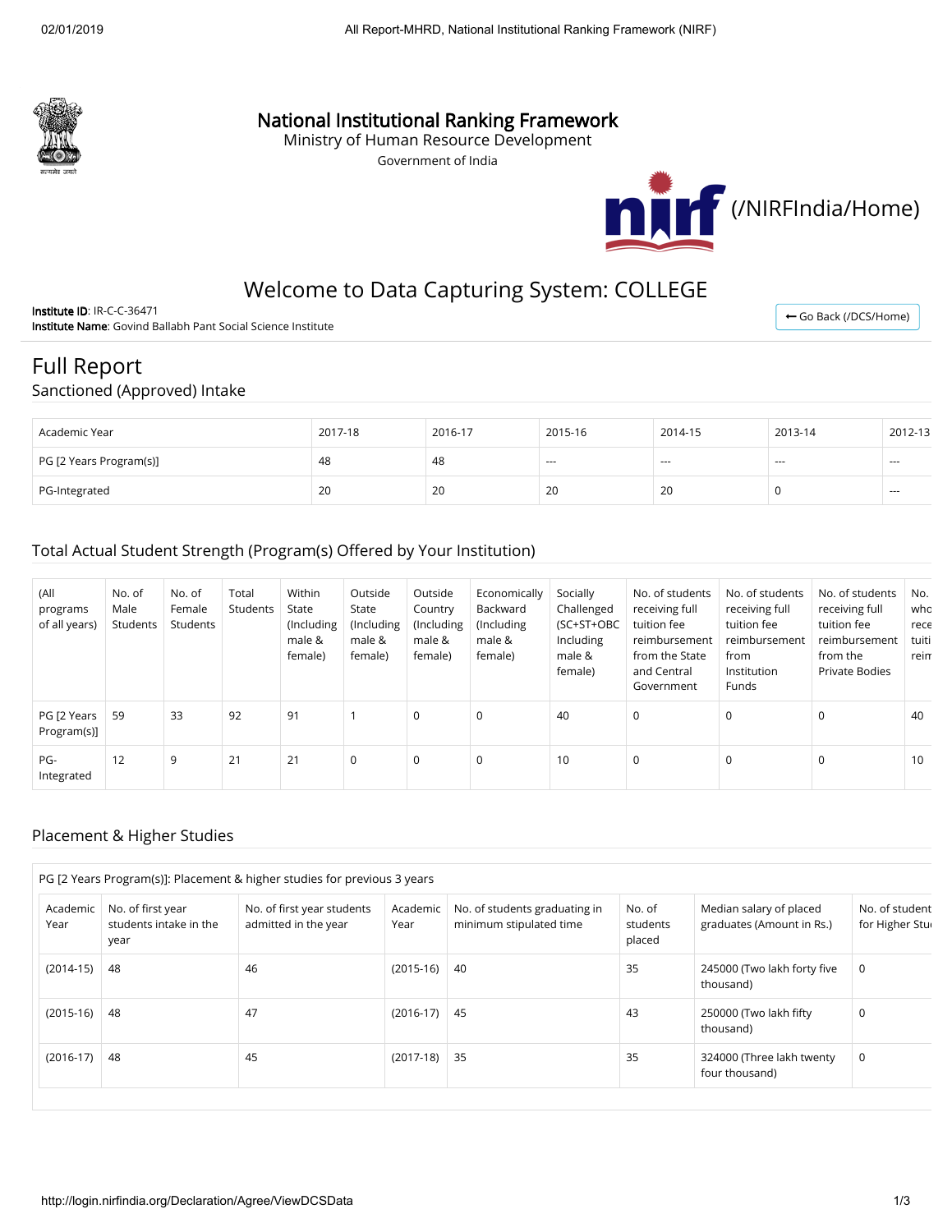| No. of first year<br>students intake in the<br>year | No. of first year students<br>admitted in the year | Academic<br>Year | No. of students graduating in<br>minimum stipulated time | No. of<br>students<br>placed                    | Median salary of placed<br>graduates (Amount in Rs.) | No. of student<br>for Higher Stur |
|-----------------------------------------------------|----------------------------------------------------|------------------|----------------------------------------------------------|-------------------------------------------------|------------------------------------------------------|-----------------------------------|
| $(2011-12)$ 0                                       |                                                    |                  |                                                          | 0                                               | 0 (Zero)                                             |                                   |
| $(2012-13)$ 0                                       | 0                                                  |                  |                                                          | 0                                               | 0 (Zero)                                             | <sup>-</sup>                      |
| 0                                                   | 0                                                  |                  |                                                          | 0                                               | 0 (Zero)                                             | J                                 |
|                                                     |                                                    |                  |                                                          | $(2015-16)$ 0<br>$(2016-17)$ 0<br>$(2017-18)$ 0 |                                                      |                                   |

### Financial Resources: Utilised Amount for the Capital & Operational expenditure for previous 3 years

| <b>Financial Year</b>                                                                                                                            | 2017-18                                                                               | 2016-17                                                   | 2015-16                                           |  |  |  |  |  |  |
|--------------------------------------------------------------------------------------------------------------------------------------------------|---------------------------------------------------------------------------------------|-----------------------------------------------------------|---------------------------------------------------|--|--|--|--|--|--|
|                                                                                                                                                  | <b>Utilised Amount</b>                                                                | Utilised Amount                                           | Utilised Amou                                     |  |  |  |  |  |  |
| Annual Capital Expenditure on Academic Activities and Resources (excluding expenditure on buildings)                                             |                                                                                       |                                                           |                                                   |  |  |  |  |  |  |
| Library                                                                                                                                          | 3911808 (Thirty nine lakh eleven th<br>ousand eight hundred eight)                    | 4181000 (forty one lakh eighty one<br>thousand)           | 1526000 (fifteen lakh tw<br>ousand)               |  |  |  |  |  |  |
| New Equipment for Laboratories                                                                                                                   | $0$ (zero)                                                                            | 0 (zero)                                                  | 0 (zero)                                          |  |  |  |  |  |  |
| Other expenditure on creation of Capital Assets (excluding expenditure<br>on Land and Building)                                                  | 0 (zero)                                                                              | 0 (zero)                                                  | 0 (zero)                                          |  |  |  |  |  |  |
| Annual Operational Expenditure                                                                                                                   |                                                                                       |                                                           |                                                   |  |  |  |  |  |  |
| Salaries (Teaching and Non Teaching staff)                                                                                                       | 46012273 (Four crore sixty lakh tw<br>elve thousand two hundred sevent<br>y three)    | 30535000 (Three crore five lakh thi<br>rty five thousand) | 27881000 (Two crore se<br>lakh eighty one thousan |  |  |  |  |  |  |
| Maintenance of Academic Infrastructure or consumables, other running<br>expenditures etc. (excluding maintenance of hostels and allied services) | 14648961 (One crore forty six lakh<br>forty eight thousand nine hundred<br>sixty one) | 13053000 (One crore thirty lakh fift<br>y three thousand) | 12103000 (One crore tw<br>kh three thousand)      |  |  |  |  |  |  |
| Seminars/Conferences/Workshops                                                                                                                   | 117713 (One lakh seventeen thous<br>and seven hundred thirteen)                       | 137000 (One lakh thirty seven thou<br>sand)               | 607000 (Six lakh seven t                          |  |  |  |  |  |  |

#### PCS Facilities: Facilities of physically challenged students

| 1. Do your institution buildings have Lifts/Ramps?                                                                                                          | Yes, more than 80% of tl<br>buildings |
|-------------------------------------------------------------------------------------------------------------------------------------------------------------|---------------------------------------|
| 2. Do your institution have provision for walking aids, including wheel chairs and transportation from one building to another for handicapped<br>students? | Yes                                   |
| 3. Do your institution buildings have specially designed toilets for handicapped students?                                                                  | Not available                         |

#### Faculty Details

1. How many faculty members of your institution have received highly reputed national/international awards/recognition from Central government agencies in the previous year (2017-18)?